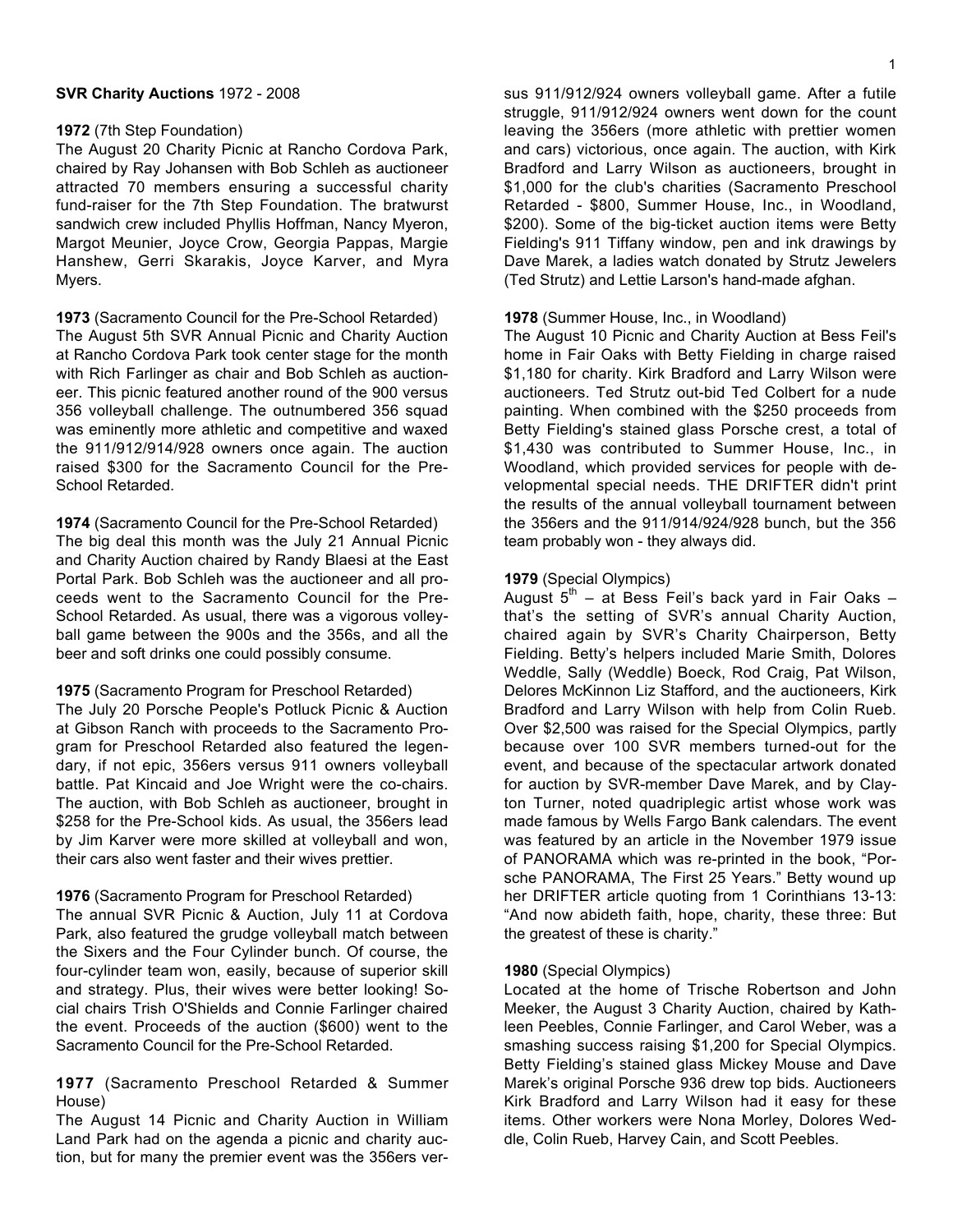## **1981** (Special Olympics)

Scott and Kathleen Peebles chaired the August 2 charity auction at Fair Oaks Community Park. Auctioneers Kirk Bradford and Larry Wilson helped the group raise \$500 for the Special Olympics. The annual volleyball match between 4-cylinder and 6-cylinder members, however, was the highlight of the day. The sixers went down to ignominious defeat for the seventh straight year.

#### **1982** (Special Olympics)

SVR members turned out for the August 15 Picnic and Charity Auction, chaired by Kern Breaux in Citrus Heights, and raised over \$1,000 for Special Olympics. Jim and Mary Jo Austin, and Larry and Gloria Dunn helped with early setup. High bidding was recorded for cream pies with which successful bidders could squish in the face of those who allowed their names to be auctioned off. The pie squishees were Carla Cross, Larry Wilson, Paul Bates, Jim Karver, Ted Colbert, Rik Larson, Mike Willis, Kirk Bradford, and Kern Breaux.

## **1983** (Special Olympics)

Eighty members attended the August 21 Charity Auction/Picnic chaired by Mary Jo Austin and Kern Breaux. After a brief rain, auctioneers Kirk Bradford and Larry Wilson loosened \$1,619 from the group for Special Olympics of Amador County. The auction closed with the pie-throwing, which threatens to become a tradition. Also, the 4-cylinder folks lost the volleyball game.

#### **1984** (Special Olympics)

Co-chairs Kern Breaux (who couldn't attend) and Mary Jo Austin made sure the August 12 Picnic and Charity Auction at Hamilton Park offered something for everyone: free beer and wine and soda, "celebrity" pie throwing, a family picnic, lots of kid's games, the charity auction with Kirk Bradford and Larry Wilson as auctioneers, and the 4s versus the 6s volleyball game. Special Olympics was the charity auction recipient of \$1,040.

## **1985** (Special Olympics)

On August 18, SVR held its annual Charity Picnic/Auction and \$1,332 was raised for the Amador Special Olympics. Co-auctioneers Larry Wilson and Paul Bates (subbing for the sick Kirk Bradford) handled the lively auction. Co-chairs Dwight and Linda Mitchell added a dunk tank so members could have a shot at their favorite target. Dunkees were Mary Jo Austin, C.C. Craig, Mike Willis, Bob Peake, Linda Mitchell, and Larry Wilson, and each received a highly treasured "I went down for charity" T-shirt. And of course, once again after an epic struggle, the Four Cylinder volley ball team trounced the Six Cylinder team (plus their cars were faster and their women better looking).

## **1986** (Special Olympics)

The August 17 Charity Auction at the home of Bob and Beth Jacobson was a huge success with a large turnout

and a fantastic selection of collectables and baked goods. With Kirk Bradford and Larry Wilson as auctioneers, rare items such as the "last-ever" Steve McQueen LeMans poster and the ever-present Globe radio brought on frenzied bidding. The volleyball competition saw the six-cylinder team prevail over the four-cylinder bunch. Tambra Kroetz and Bob Jacobson, Charity cochairs, got raves for their work to help make the day a success. Auction proceeds of \$1,670 went to Sierra Mountain Special Olympics.

#### **1987** (Special Olympics)

"Let's do it for the kids," was the motto for the August 16 SVR Charity Auction and Picnic at the home of Barbara Rodriques and Bruce Mills, chaired by Jack and June Samples. At the end of the day, SVR auction bidders raised \$2,020 for the Sierra Mountain Special Olympics. The Anheuser-Busch Company played a major part this year by donating T-shirts, sweatshirts, ice chests, beer mugs, posters and a nifty Michelob leather golf bag (C.C. Craig and Fred Siegner fought over this item). Kirk Bradford and Larry Wilson once again served as auctioneers. Jim McDade swallowed the hook, line, and sinker by spending major money for the "Trust Me, It's The Very Last" Steve McQueen Le Mans poster. The SVR Executive Board donated a CRAB 17 entry, and other terrific auction items were donated by Niello Porsche, Bridgestone Tires, Elise and Chris McIntire, Chinois East-West, Red Lion Hotel, Iron Horse, Hobby House, and Marie and Marv Smith.

#### **1988** (Sacto. Co. recreation programs for the disabled)

The SVR Charity Auction and Concours d'Elegance, August 14, with Herb and Jan Hoover, and Bob and Beth Jacobson as co-chairs, started early as Tom and Tambra Kroetz registered concours arrivals at Bob and Beth Jacobson's home. A big turnout of 356s included Robert and Lauri Raucher all the way from Chico. Judges were Al Weidman of Oroville, Russ Currul of Palm Desert, and Mel Ewing of Lincoln. Larry Wilson won the 356 class with his 1961 356B coupe. Ken Mitchell's 944 took the water-cooled 900-series class, and Marcella Mitchell's 914 won the air-cooled 900-series class AND took Best of Show! Auctioneers Kirk Bradford and Larry Wilson went to work at 1:00PM. Dolores Weddle's sugar pickles and Marie Smith's sweets brought top-dollar. Nancy and Fred Myeron's veggies and fruits also did well. The Hoovers donated use of their "Ugly Truck" for the weekend, and after serious bidding it was won by Bob Dennison and Elizabeth Carr. Local businesses donating auction items included Niello Porsche, Lasher Porsche, Autosport Technology, OK Tires, Tidy Car, Walt Stickel Body and Paint, Iron Horse Body and Paint, Felix Hair Styles, Weidman Brothers, and Fabrication Specialties Body and Paint. The event raised \$1,811 for Sacramento County Parks & Recreation programs for the disabled.

#### **1989** (Make-A-Wish Foundation)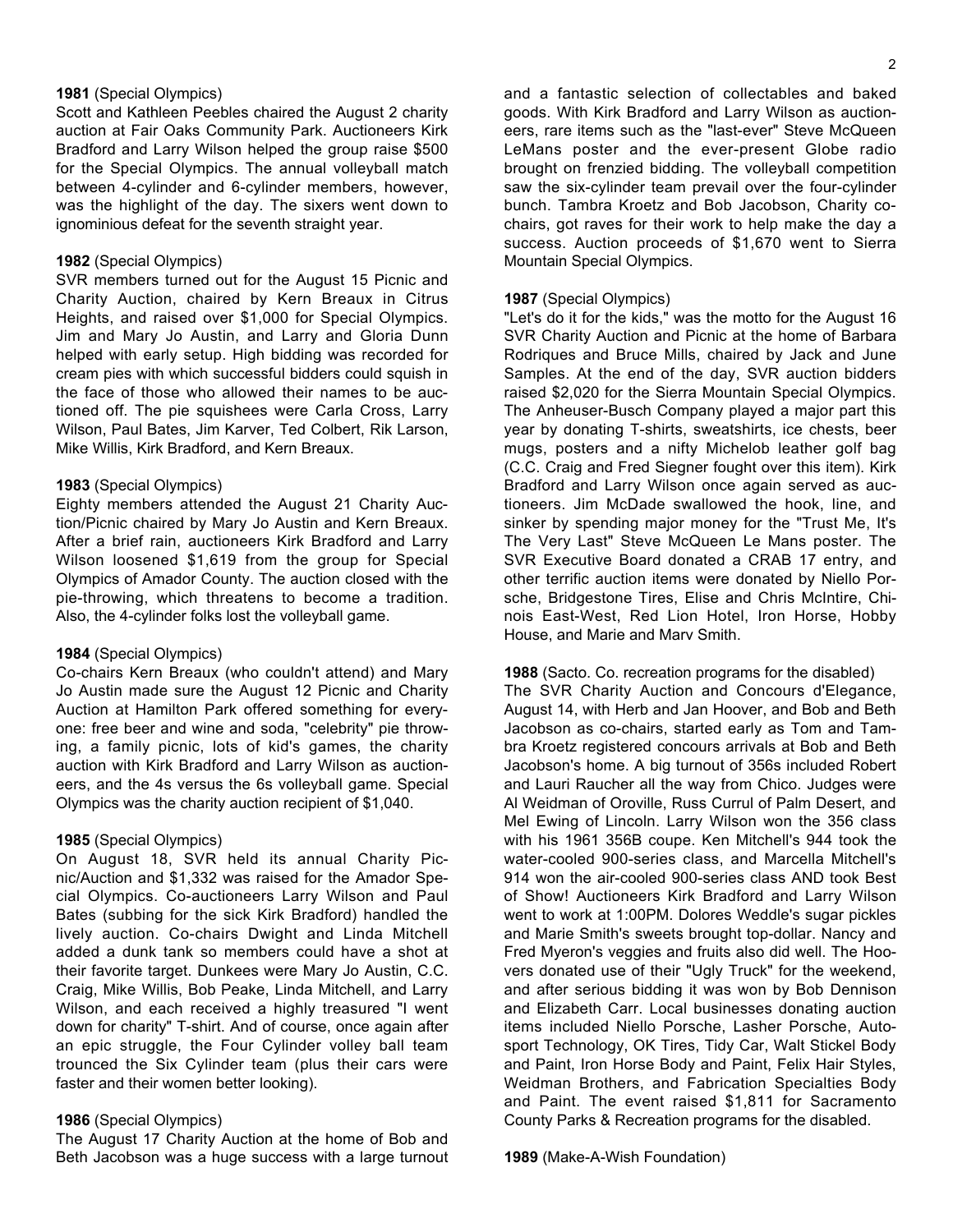Two couples, Gary and Alma Thompson, and Robin and Bruce Pressley chaired the September 17 charity picnic, auction and concours at Tom and Brenda Solter's home on Horseshoe Bar Road, a new location for the event. Auctioneers Kirk Bradford and Larry Wilson worked the large crowd to raise \$2,415 for Make-A-Wish Foundation. Lettie Larson brought a gorgeous afghan, Marv Smith had his woodworking items, Sally Boeck brought a Chrismas Mouse, and the Niello Company supplied desirable Porsche items to bring major money to the event proceeds.

## **1990** (Make-A-Wish Foundation)

Back at the Solters home for the September 16 Charity Auction, the event was chaired by Phil and Jean Keith and Randy and Marcy Vidmar. A large turnout required special parking – Porsches on the green, bulgies on the blacktop. Three bras were auctioned by auctioneers Kirk Bradford and Larry Wilson: two Porsche and one Lily of France. \$2,802 was raised for Make-A-Wish Foundation.

## **1991** (Family House)

Ron and Bente Riley chaired the August 18 charity auction once again at Tom and Brenda Solter's home and the event cleared \$4,722, a new record charity donation. Over 300 items were donated to the auction. Family House was the recipient and Kirk Bradford and Larry Wilson were the auctioneers.

At the Parade, SVR won second place in the 1992 Pirelli Public Service Award program for its 1991 charity auction, Ron and Bente Riley co-chairs. Auctioneers Kirk Bradford and Larry Wilson accepted the \$1,000 award for SVR.

## **1992** (Family House)

The Charity Auction, September 13 with Ron and Bente Riley as co-chairs, raised \$4,175 for the benefit of Family House. Tom and Brenda Solter were our hosts and Kirk Bradford and Larry Wilson were auctioneers. Jerry Thomas out-bid (\$350) everyone for a nine-liter bottle of wine signed by Leon Sobon, wine maker from Amador County.

## **1993** (Family House)

A huge crowd turned out for the September 12 Charity Auction, chaired by Bill and Tori Keegan at the home of Tom and Brenda Solter. Kirk Bradford and Larry Wilson were auctioneers. Family House was the charity recipient of a new record amount (\$6,227). Free wine and beer prepared enthusiastic bidders for the auction.

### **1994** (Family House)

The SVR Charity Auction, September 18, was chaired by Bill and Tori Keegan and held at the home of Tom and Brenda Solter. Over \$2,000 was raised by SVR members, bidding on auction items, for Family House, a temporary housing facility for families of children undergoing

cancer treatment at the University of California Medical Center. Kirk Bradford and Larry Wilson were auctioneers. Other auction workers included George Morley, Barbara Schumacher, Greg Peart, Rik Larson, and Cora & Kent Brandon.

## **1995** (Stanford Children's Home)

The SVR Charity Auction with Kirk Bradford and Larry Wilson as auctioneers was held September 17 once again at Tom and Brenda Solter's home on Horseshoe Bar Road. Steve and Diane Harris chaired the event which cleared over \$2,100 for the Stanford Children's Home.

## **1996** (Mustard Seed School)

Tom and Brenda Solter's home on Horseshoe Bar Road was the site of the Annual SVR Charity Auction & Picnic on September 8 chaired by Joan and Jose Uranga. Kirk Bradford and Larry Wilson auctioned contributed items with the Mustard Seed School as beneficiary. Mustard Seed received a check for \$2,500 which was used to provide psychological services for their homeless students. The Solter's home provided the perfect setting for the picnic and auction. The DRIFTER had a couple of nice photos by Tom Kroetz in the November issue plus a list of volunteers who helped work the event: Herb and Jan Hoover, Dolores and Allen Weddle, Craig and Donnelle Ledo, Masuo Robinson, Helen Ashuckian, Larry Wilson and Kirk Bradford.

## **1997** (Mustard Seed School)

The September 7 Charity Picnic/Auction at Tom and Brenda Solter's home on Horsebar Road was chaired by Jose Uranga and also featured a "blind" wine tasting contest with Tom and Tambra Kroetz in charge. The day's activities raised \$1,800 for the charity recipient, Mustard Seed School, which provided clothing, immunizations, and education for homeless children of Sacramento. Randy Vidmar served as auctioneer. Allen Weddle, Dolores Weddle, and Shelagh Matthews all tied in getting the best wine tasting contest answers and each won a bottle of wine. Others helping in the event were Jan and Herb Hoover, Gerry and Tally Wade, and Don and Charlene Huist.

## **1998** (Susan G. Koman Breast Cancer Foundation)

The SVR Charity Auction and Picnic, September 13, chaired by Alma Thompson and Sara Clements, was a success raising \$2,275 for SVR's charity, The Susan G. Koman Breast Cancer Foundation. Mike and Sue Ambrozewicz lent their home, SVR provided hotdogs, bratwurst, sodas, beer, and the members turned out with a treasure-trove of auction items. The day began with a concours organized by Kent Brandon and won by Kelly Parks and her 928. Then lots of beer and food for potential bidders. A brief time was spent with a "silent auction" to which SVR auctioneers, Kirk Bradford and Larry Wilson said in unison, "Whaaat?" Then to the real auction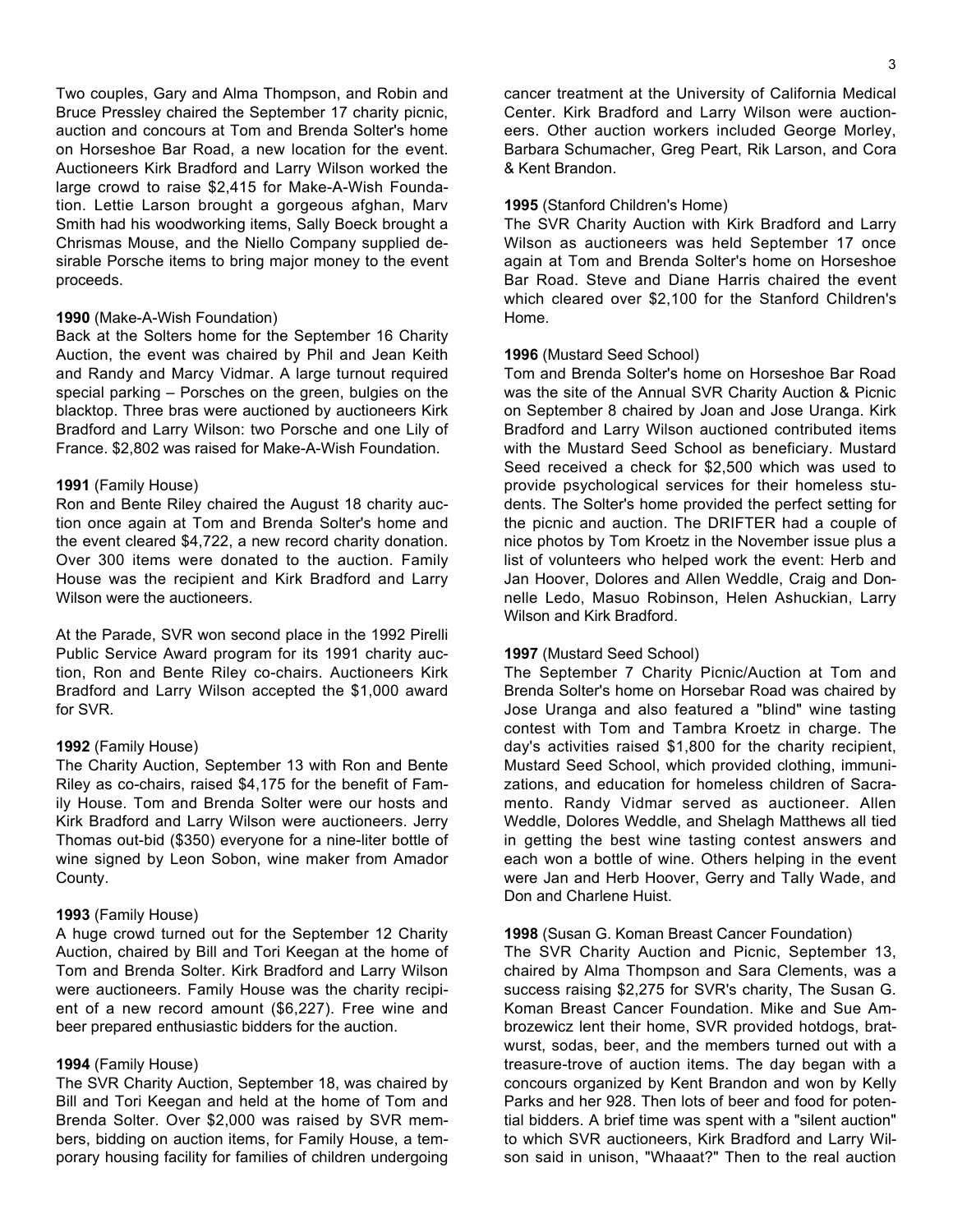#### **1999** (Susan G. Komen Breast Cancer Foundation)

With Tom and Jude Sisson at the helm, the October 23 Charity Auction, concours and picnic was held again at the home of Mike and Sue Ambrozewicz. Kent Brandon organized the concours, Mike Ambrozewicz was chief burger-flipper. Alan and Diane Nishimoto won the concours, with Dennis and Judy Stettner in second and Bud and MaryAnn Behrens in third. Everyone wondered why Phil Lawrence didn't do better since he was keeping score. Helpers with the auction included Herb Hoover, Jeff and Kim Kinder, Tambra Kroetz, Judy Hanna and Rich Swenson, Sally Boeck, Rik Larson, and the auctioneers, Kirk Bradford and Larry Wilson. The group raised \$2,600 for the Susan G. Komen Breast Cancer Foundation

## **2000** (Susan G. Komen Breast Cancer Foundation)

With Deb and Dan Catherwood in charge, the October 1 Charity Auction fired up at 11:00AM in the Woodbridge Ranch Lakeside Park. But, first – a Wash & Shine Concours at 10:00AM supervised by Kent Brandon. Bidders in the auction raised \$2,700 for the Susan G. Komen Breast Cancer Foundation as they responded to the subtle urgings of auctioneers Kirk Bradford and Larry Wilson. Sally Boeck maintained sanity of the proceedings by keeping bidding records on her laptop.

# **2001** (American Red Cross and Sacramento County WEAVE)

With Deb and Dan Catherwood once again in charge, the September 16 Charity Auction fired up at 11:00AM in the Woodbridge Ranch Lakeside Park. Those helping with the event included Rik Larson, Tim and Susan Fleming, Dennis Stettner, Sally Boeck, and auctioneers Kirk Bradford and Larry Wilson. When the dust settled, \$3,000 was raised and split between the American Red Cross and Sacramento County WEAVE.

# **2002** (Sacramento County WEAVE)

With Deb and Dan Catherwood in charge again, the September 8 Charity Auction fired up at 11:00AM in the Woodbridge Ranch Lakeside Park. With Sally Boeck keeping track of who purchased what, Kirk Bradford and Larry Wilson auctioned every last item and the bidders raised \$3,000 for the Sacramento County WEAVE organization. Along with Marv Smith's woodwork, a big-ticket item was an abalone dinner with an adventuresome outing in Mendocino offered by Ron and Sally Boeck.

**2003** (Susan G. Koman Breast Cancer Foundation and the National Ovarian Cancer Coalition)

With only 25 bidders present, the September 14<sup>th</sup> Charity Auction chaired by Kern and Cindi Breaux, held in Woodbridge Ranch Park, still netted \$3,600 for the Susan G. Koman Breast Cancer Foundation and the National Ovarian Cancer Coalition. Event workers included Rik Larson, Phil Lawrence, Dennis Stettner, and KJ Breaux. Marv and Marie Smith delighted the "crowd" with their ever-present wooden bowls/plates and chocolatechip cookies.

# **2004** (Susan G. Koman Breast Cancer Foundation and the National Ovarian Cancer Coalition)

The Charity Auction held September 12 in Margaritaville (the backyard of Co-chairs Kern and Cindi Breaux) brought out 80 SVR-members amid the sounds of Jimmy Buffett and the margarita mixer with auctioneers Kirk Bradford and Larry Wilson raising \$4,400 (\$2,200 for the Susan G. Koman Breast Cancer Foundation, and \$2,200 for National Ovarian Cancer Coalition). "Older" SVR members supporting the event included the O'Shield, Myeron, Karver, Breaux, Wilson, Bradford, Jacobson, Smith, Willis, and Boeck couples, and Phil Lawrence.

## **2005** (National Ovarian Cancer Coalition)

Charity Auction held October 9 in the backyard of Cochairs Kern and Cindi Breaux amid the sounds of Jimmy Buffett and the margarita mixer with auctioneers Kirk Bradford and Larry Wilson. The auction raised \$4,233 for the National Ovarian Cancer Coalition.

## **2006** (National Ovarian Cancer Coalition)

Charity Auction held September 17 in the backyard of Co-chairs Kern and Cindi Breaux amid the sounds of Jimmy Buffett and the margarita mixer with auctioneers Kirk Bradford and Larry Wilson. The auction raised \$5,001 for the National Ovarian Cancer Coalition.

## **2007** (National Ovarian Cancer Coalition)

With about 50 members in attendance, the September 30 Charity Auction once again commenced in the backyard of Co-chairs Kern and Cindi Breaux amid the sounds of Jimmy Buffett and the margarita mixer. Wooden bowls by Marv Smith and glass pieces by Rachel Johnson brought in the big share of the \$5,330 net total raised by SVR bidders and auctioneers Kirk Bradford and Larry Wilson. New member, Gary Chu, took home countless boxes of PANORAMAs and DRIFTERs, a life-time supply of reading material.

## **2008** (Make-A-Wish Foundation)

Held at Cyndee and Greg Peart's home with auctioneers Kirk Bradford and Larry Wilson, about \$5,000 raised. And, as with every auction since 1972, save one, a lucky bidder walked away treasuring the last known Steve McQueen LeMans poster.